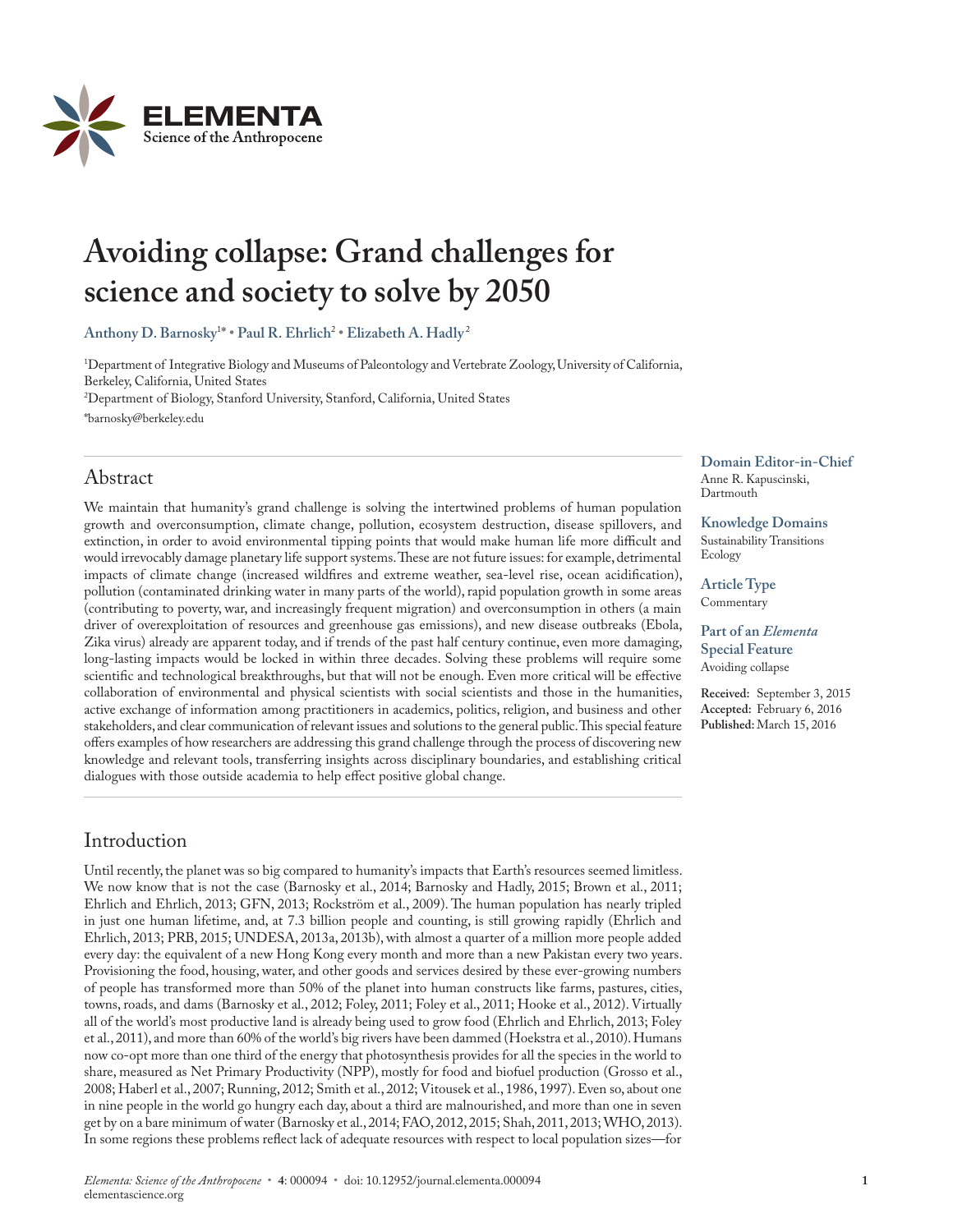example, a shortage of arable land, adequate rainfall, and NPP in the Sahel (Abdi et al., 2014). But, on a global scale, the obstacle to many people obtaining adequate life-support resources also arises from political, economic, and social factors (Gower et al., 2012), including large inequalities in economic opportunities and land tenure rights, or poor infrastructure—as is the case for food production, for example. Although global crop yields are sufficient to feed the world (so far), distribution mechanisms are inadequate to transport it where it is needed (FAO, 2015; Foley et al., 2011).

Producing what billions of people need to survive requires energy in amounts that now far exceed what terrestrial photosynthesis can provide (Barnosky, 2008, 2014; Smil, 2011), a shortfall that will continue to grow with human population growth, and will be exacerbated even further with increasing levels of production and consumption of goods. Since the Industrial Revolution, we have produced most of the extra energy the global society needs by burning massive amounts of fossil fuels—in effect, prehistoric net primary productivity. Relying on fossil fuels to augment the global energy budget has input  $CO<sub>2</sub>$  (and other greenhouse gases) into the atmosphere at a pace that is 200 times faster than what was normal for Earth's pre-industrial carbon cycle (Archer et al., 2009; Berner, 2003; DePaolo et al., 2008). The richest one billion of us—only 15% of the human population—consume half of the energy produced by fossil fuels (Ramanathan et al., 2015), and consequently have been responsible for 60% of the  $CO<sub>2</sub>$  problem. In contrast, the poorest 3 billion people account for only about 5% of CO<sub>2</sub> emissions (Ramanathan et al., 2015). Because of greenhouse gas emissions, the net effect of relying on fossil fuels is that we are now changing climate faster than people have ever experienced since our ancestors became *Homo sapiens* (Blois and Hadly, 2009; Diffenbaugh and Field, 2013; IPCC, 2007, 2013). Already the changing climate is manifesting as more frequent floods, wildfires and heat waves that kill thousands of people annually; rising sea levels that displace whole communities and cost hundreds of billions of dollars for coastal infrastructure building and repair; and as increasingly acid oceans, which in some places are becoming so acidic that oyster and scallop fisheries are beginning to collapse (Barnosky and Hadly, 2015; Barton et al., 2012; Gazeau et al., 2011; Liu et al., 2012; Miller et al., 2009). Air pollution from burning fossil fuels also has long been recognized as a growing problem, to the extent that more than six million people die from it each year (Lim et al., 2012; WHO, 2011).

The gases and particulates from burning fossil fuels are but one example of globally distributed pollutants. By-products of the fertilizers, herbicides and pesticides we presently rely on to grow food for the world, the pharmaceuticals we use, the chemicals utilized in manufacturing and mining, and the trash we discard have contaminated even the most remote environments of the world (Diaz and Rosenberg, 2008; Hayes et al., 2003; Lim et al., 2012; Newbold et al., 2009; Qiu, 2013; Staff, 2012). Many of these toxins have recently been shown to mimic hormones important in the metabolism of people and other animals, and may be much more dangerous in small rather than large concentrations – reversing the old slogan that "the dose makes the poison." Whales and polar bears harbor such toxins in their tissues; arctic lakes far from any human settlements exhibit elevated nitrogen levels; Texas-sized trash gyres swirl in the middle of the oceans; and both macro and microscopic plastic debris has become a ubiquitous constituent of the marine sediments (Andrady, 2011; Barnes et al., 2009, 2010; Cole et al., 2011; Fendall and Sewell, 2009; Ng and Obbard, 2006; Ryan et al., 2009; Zarfl et al., 2011; Zarfl and Matthies, 2010).

Increasing encroachment of humans into previously little-touched ecosystems is disrupting non-human communities and leading to more frequent and severe 'spillovers' of disease (Barnosky and Hadly, 2015; Quammen, 2012). Our limited knowledge of the reservoirs and vectors of these potential killers means that we can only guess from where and when they will emerge. Climatic change is further increasing the odds that novel diseases will crop up in humans and the plants and animals on which we depend: most of the world's diseases are tropical in origin, and as we build roads and destroy habitats there, we disrupt the native systems leading to an increased probability of exposure risk to us. Spillover from humans to animals is increasing as well—many of our wild, and sometimes migratory, animals are afflicted with antibiotic resistant forms of bacteria such as MRSA.

All of these human impacts add up to losses or serious degradation of more than half of the habitats (Hooke et al., 2012) that once supported many non-human species, and along with poaching, overfishing, and generally exploiting nature for short-term profit, have accelerated the extinction rate of wild animals and plants to levels not seen since the dinosaurs died out (Barnosky, 2014; Barnosky et al., 2011; Ceballos et al., 2015; Dirzo and Raven, 2003; GBO3, 2010; Pimm et al., 2006, 2014; Urban, 2015). The resulting loss of benefits to humankind already includes reduction in direct ecosystem services such as water filtration, pollination of crops, control of pests, food production, and emotional fulfillment, and indirect impacts like the spread of pathogens ranging from Lyme disease to Ebola (Barnosky and Hadly, 2015; Cardinale et al., 2012; Daily et al., 2000; Ehrlich et al., 2012; Foley et al., 2005, 2011; Jackson, 2008; McCauley et al., 2015; Tercek and Adams, 2013; Tyrrell, 2011; Vitousek et al., 1986, 1997; Young et al., 2014). Table 1 highlights the six crucial environmental problems on which this Special Feature focuses.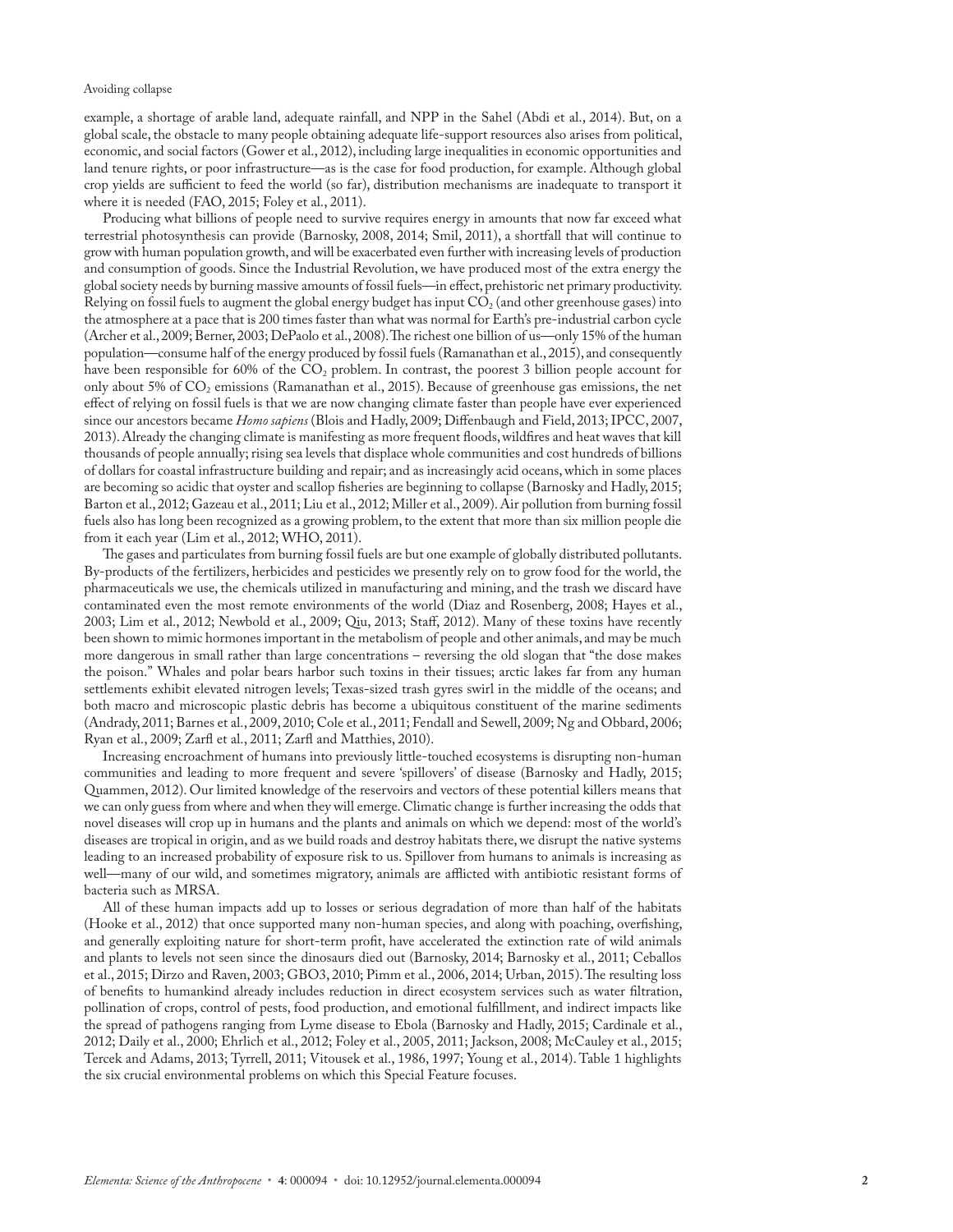## **Table 1. Environmental issues of key concern**<sup>a</sup>

| <b>Issue</b>                                           | Description                                                                                                                                                                                                        |
|--------------------------------------------------------|--------------------------------------------------------------------------------------------------------------------------------------------------------------------------------------------------------------------|
| Climate disruption                                     | More, faster climate change has occurred than since humans first became a species.                                                                                                                                 |
| Extinctions                                            | Not since the dinosaurs went extinct have so many species and populations died out so fast, both on land and<br>in the oceans.                                                                                     |
| Wholesale loss of<br>diverse ecosystems                | We have plowed, paved, or otherwise transformed more than 50% of Earth's ice-free land, and no place on<br>land or in the sea is free of our direct or indirect influences.                                        |
| Pollution                                              | Environmental contaminants in the air, water and land are at record levels and increasing, seriously harming<br>people and wildlife in unforeseen ways.                                                            |
| Human population<br>growth and<br>consumption patterns | More than seven billion people alive today will likely grow to 9.5 billion by 2050, and the pressures of heavy<br>material consumption among the middle class and wealthy may well intensify.                      |
| <b>Disease</b>                                         | More contact through destruction of intact ecosystems combined with dramatically changed environments<br>are leading to increases in the rates and types of sicknesses that harm humans, other animals and plants. |

a Adapted from Scientific Consensus Statement 2013.

doi: 10.12952/journal.elementa.000094.t001

A large body of science now documents that if these problems continue to grow as they have over the past half-century, the result will be substantial harm to human wellbeing by 2050 (**Scientific Consensus on Maintaining Humanity's Life Support Systems in the 21**st **Century**), (Barnosky et al., 2012, 2014; Brown et al., 2011; Ehrlich and Ehrlich, 2013), even the possible collapse of civilization as we know it.

# The next four decades

At the root of all of the threats listed above are the numbers of people in the world and the ecological footprint of each (GFN, 2013; Rockström et al., 2009; WWF, 2012), especially the excessively large per capita ecological footprints in high income countries (WWF et al., 2014). With respect to population growth, the best-case scenarios indicate that by 2050, the planet will have to support at least two billion to three billion people more than it does today (PRB, 2015; UNDESA, 2013a, 2013b). In order to feed that many more people, business-as-usual food production, distribution, and wastage would require converting even more of Earth's lands to agriculture, and overfishing more of the sea—but, there simply isn't enough productive land left to accomplish that, or enough of the species we presently like to eat left in the ocean (Ehrlich and Ehrlich, 2013; Foley, 2011; Foley et al., 2011; Jackson, 2008; Jackson et al., 2001; McCauley et al., 2015). Under business-as-usual burning of fossil fuels, the increased food production would have to take place under climate stresses that agriculture and aquaculture have not yet witnessed (Challinor et al., 2014; Lobell et al., 2008; Moore and Lobell, 2014; Ray et al., 2013; Trnka et al., 2014; West et al., 2014; White et al., 2013). Our present commensal animal population (cows, sheep, etc.) is more than three times the biomass than humans account for, and all of those animals require food and water, not to mention waste management (Barnosky, 2008; Barnosky and Hadly, 2015; Smil, 2011). Present emissions trajectories would, by mid-century, heat the planet to a level that humans and most other vertebrate species have never experienced (Blois and Hadly, 2009), inhibiting not only food production, but also greatly multiplying other climate-change problems already apparent (IPCC, 2013, 2014; IPCC-SREX, 2012; White et al., 2013), including exacerbating global conflict and national security concerns (CNA, 2007, 2014; Steinbruner et al., 2012). Indeed, if the present climate-change trajectory continued to 2100, Earth would be hotter than it has been in at least 14 million years, and large regions would be too hot to support human life outdoors (Sherwood and Huber, 2010). Even now, heat waves kill thousands of people increasingly frequently. Using presently accepted norms of manufacturing the goods and services to maintain present rates of consumption—not even accounting for the desirability of raising standards of living for billions of poor people today—would dramatically increase what already are dangerous levels of environmental contamination worldwide, and deplete critical natural resources we depend upon today—including water (Barnosky and Hadly, 2015). And, should present rates of extinction continue, in as little as two human lifetimes, Earth would lose three out of every four familiar species forever—a so-called Sixth Mass Extinction that is now beginning, an interruption of life so rare that it has occurred only five times since complex animals evolved half a billion years ago (Barnosky, 2014; Barnosky et al., 2011; Ceballos et al., 2015; Pimm et al., 2014). Already biodiversity is under such pressure that wildlife has suffered gigantic losses: more than half of all the Earth's vertebrate animals have been killed within four decades – a "defaunation" unprecedented in the history of humanity (WWF et al., 2014).

In reality, of course, the six problems listed in Table 1 are intertwined and feed back on one another (Barnosky et al., 2014; Barnosky and Hadly, 2015; Barnosky et al., 2012; Rockström et al., 2009; Steffen et al., 2011). As they act in concert, the risks of detrimental outcomes become greatly magnified.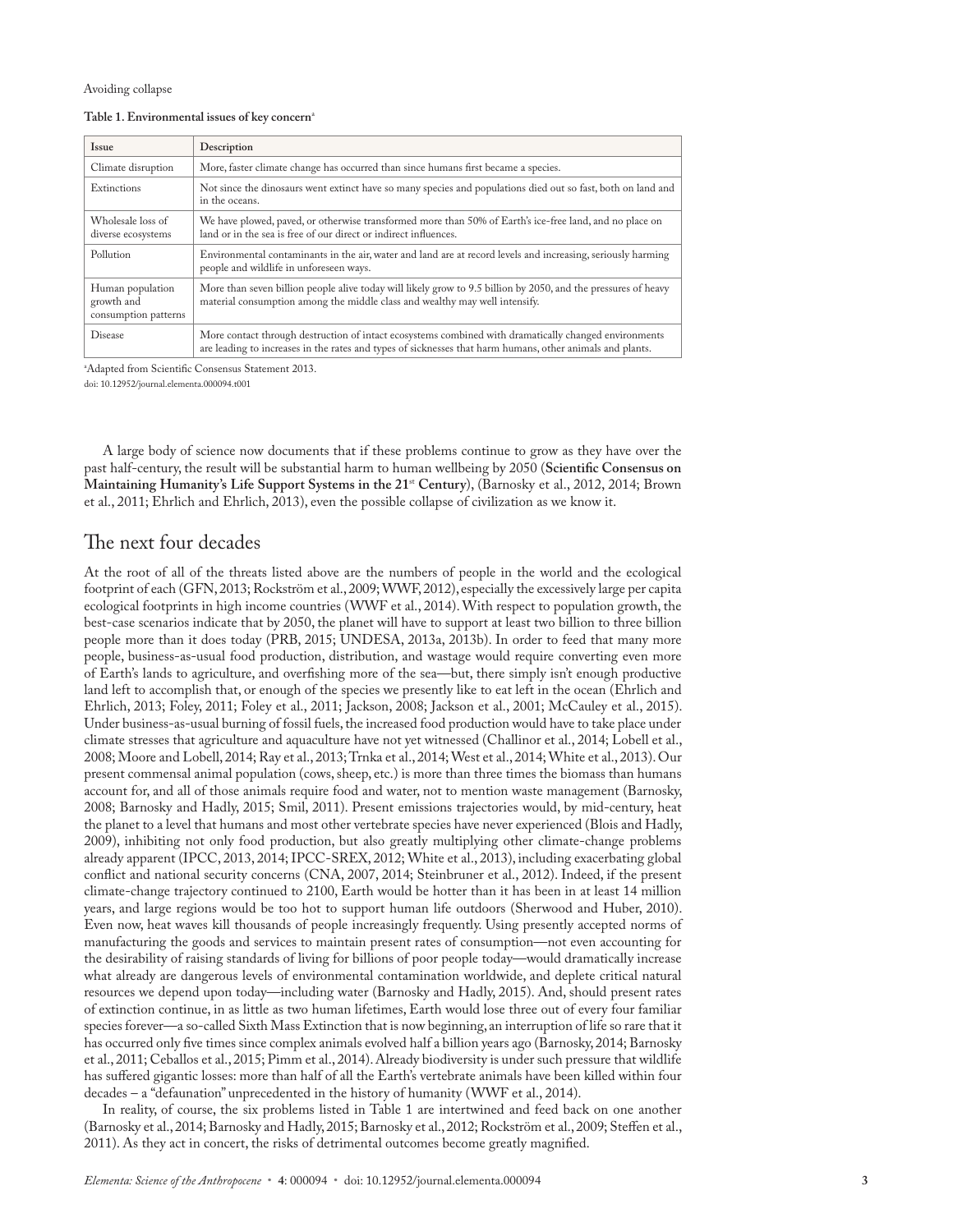# The grand challenge

The grand challenge for science and society, then, is how to solve the intertwined problems of human population growth and overconsumption, climate change, pollution, ecosystem destruction, disease spillovers, and extinction, in order to avoid environmental tipping points that would make human life infinitely more difficult. Researchers in many disciplines have long recognized this challenge, and discussed it widely, especially in academic circles, for more than four decades, both from the perspective of the natural sciences (Table 2) and the social sciences (Leach et al., 2013; Raworth, 2012). However, understanding the problems stops short of fixing them, if the inter-related facets of seemingly distinct issues are not recognized, and if few outside the scientific community realize or accept that the problems are serious and that solutions are at hand. Therefore, a huge challenge within academia is working across traditional disciplinary boundaries to connect different pieces of the solutions puzzle that are emerging from practitioners spread across many different specialties (Cash et al., 2003; Ramanathan et al., 2015). And, an even bigger challenge is to take the knowledge developed within academia and collaborate closely with stakeholders in ways that elicit significant action (Ehrlich et al., 2012; Gibbons, 1999; Klenk et al., 2015). This is especially important, since guiding the planet for the future will likely require some fundamental changes—not just in human economic and governance systems—but also in societal values. Engagement with religious leaders, local communities and businesses, subnational groups and the military and security sectors of society, recently starting to burgeon, are critically important to further these necessary conversations and impel action (CNA, 2007, 2014; PAS and PASS, 2014; Ramanathan et al., 2015; Under2MOU, 2015; Vatican, 2015; WBSCD, 2013a, 2013b).

#### **Table 2. Broad-brush solutions to key environmental problems**<sup>a</sup>

| Problem                              | Solution                                                                                                                                                                                                                                                                                                                                                                                                                                                                                                                                                                                                                                                                                                                                                                                                                                                                              |
|--------------------------------------|---------------------------------------------------------------------------------------------------------------------------------------------------------------------------------------------------------------------------------------------------------------------------------------------------------------------------------------------------------------------------------------------------------------------------------------------------------------------------------------------------------------------------------------------------------------------------------------------------------------------------------------------------------------------------------------------------------------------------------------------------------------------------------------------------------------------------------------------------------------------------------------|
| Climate Disruption                   | Reduce effects of climate disruption by decreasing greenhouse gas emissions, and by implementing adaptation strategies<br>to deal with the consequences of climate change already underway. Viable approaches include accelerating<br>development and deployment of carbon neutral energy technologies to replace fossil fuels; making buildings,<br>transportation, manufacturing systems, and settlement patterns more energy-efficient; and conserving forests<br>and regulating land conversion to maximize carbon sequestration. Adapting to the inevitable effects of climate<br>change will be crucial for coastal areas threatened by sea level rise; ensuring adequate water supplies to many<br>major population centers; maintaining agricultural productivity and for managing biodiversity and ecosystem<br>reserves.                                                    |
| Extinctions                          | Slow the very high extinction rates that are leading to a global loss of biodiversity. Viable approaches include<br>assigning economic valuation to the ways natural ecosystems contribute to human well-being and managing<br>all ecosystems, both in human-dominated regions and in regions far from direct human influence, to<br>sustain and enhance biodiversity and ecosystem services. It will be critical to develop cross-jurisdictional<br>cooperation to recognize and mitigate the interactions of global pressures (for example, climate change, ocean<br>acidification) and local pressures (land transformation, overfishing, poaching endangered species, etc.).                                                                                                                                                                                                      |
| Ecosystem<br>Transformation          | Minimize transformation of Earth's remaining natural ecosystems into farms, suburbs, and other human constructs.<br>Viable agricultural approaches include increasing efficiency in existing food-producing areas; improving<br>food-distribution systems; and decreasing waste. Viable development approaches include enhancing urban<br>landscapes to accommodate growth rather than encouraging suburban sprawl; siting infrastructure to<br>minimize impacts on natural ecosystems; and investing in vital 'green infrastructure,' such as through restoring<br>wetlands, oyster reefs, and forests to secure water quality, flood control, and boost access to recreational<br>benefits.                                                                                                                                                                                         |
| Pollution                            | Curb the manufacture and release of toxic substances into the environment. Viable approaches include using current<br>science about the molecular mechanisms of toxicity and applying the precautionary principle (verification of<br>no harmful effects) to guide regulation of existing chemicals and design of new ones. We have the knowledge<br>and ability to develop a new generation of materials that are inherently far safer than what is available today.                                                                                                                                                                                                                                                                                                                                                                                                                 |
| Population Growth<br>and Consumption | Bring world population growth to an end as early as possible and begin a gradual decline. An achievable target is<br>no more than 8.5 billion people by 2050 and a peak population size of no more than 9 billion, which through<br>natural demographic processes can decrease to less than 7 billion by 2100. Viable approaches include ensuring<br>that everyone has access to education, economic opportunities, and health care, including family planning<br>services, with a special focus on women's rights. Decrease per-capita resource use, particularly in developed<br>countries. Viable approaches include improving efficiency in production, acquisition, trade, and use of goods<br>and promoting environmentally friendly changes in consumer behavior.                                                                                                              |
| Disease                              | Limit road-building and penetration of intact tropical forests. Designate remaining tropical regions for limited<br>dissection and extraction of resources. Better on-the-ground monitoring of the areas under resource extraction<br>will help us ascertain where and when outbreaks are likely to occur. Since most global disease is a subset<br>of tropical diseases, our focus should be on those areas in particular, but even temperate regions require<br>vigilance—chronic wasting disease, for example, threatens wild and farmed animals alike in North America.<br>Anticipate global disease outbreaks and increase collaboration for containment and treatment. Our experience with<br>Ebola taught the world that we are woefully underprepared to coordinate and contain even very infectious<br>diseases. Increased communication and collaboration here is critical. |

a Reproduced from Scientific Consensus Statement 2013; see that document for elaboration. doi: 10.12952/journal.elementa.000094.t002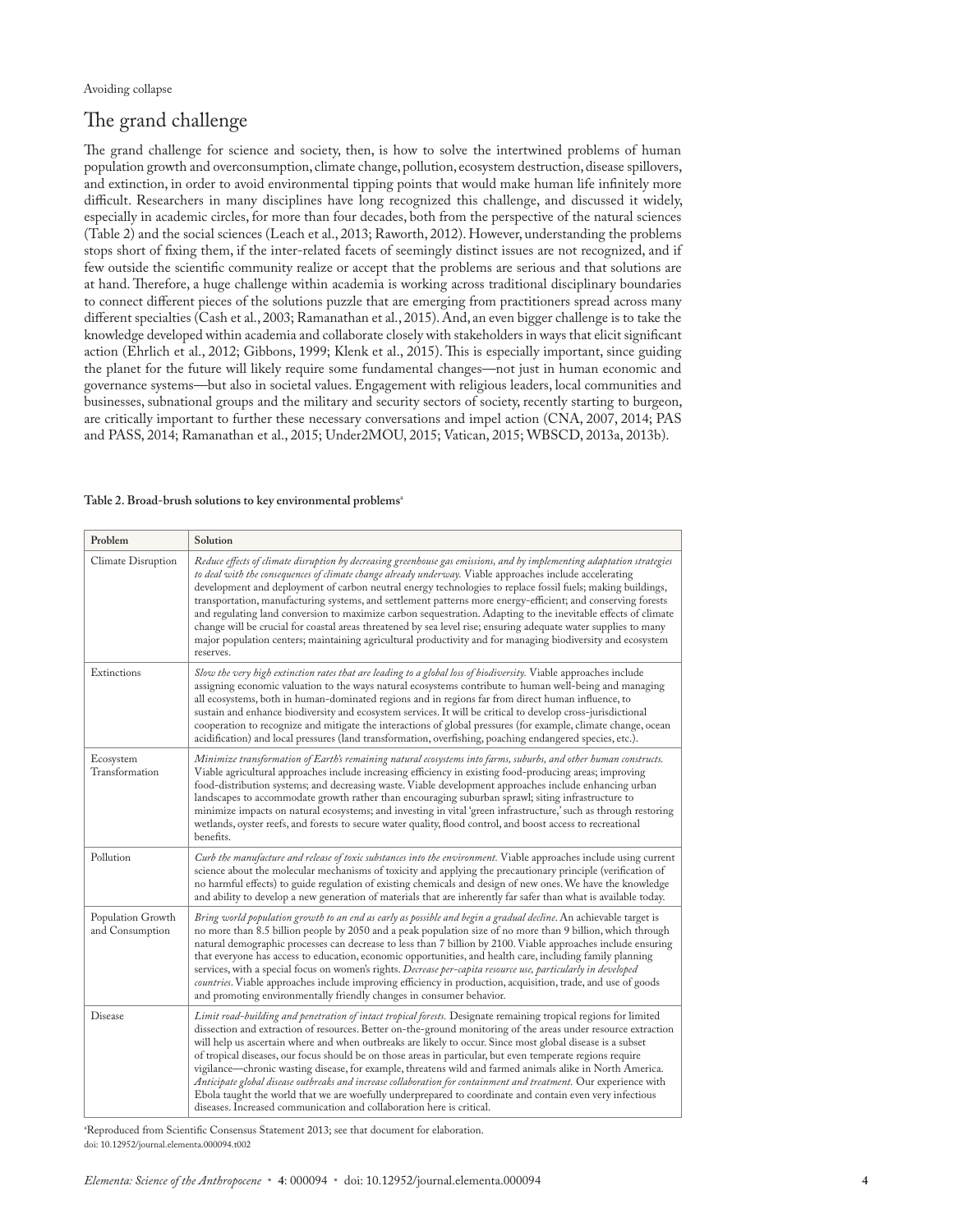

## **Figure 1**

#### **Mapping the stories of U.S. global change: The 5 key problems**

This map shows the distribution of news articles about global change, categorized by the key problem it exemplifies. Source: Alexis Mychajliw, Sarah Truebe, Shane Johnson, Charlie Jiang, Simone Barley-Greenfield, Laura Cussen, and Elizabeth A. Hadly (Team Leaders), 2016, Mapping the Impacts of Global Change: Stories of Our Changing Environment as Told by U.S. Citizens. Stanford. maps.arcgis.com

doi: 10.12952/journal.elementa.000094.f001

In this Special Feature, we offer six examples of how researchers are addressing these challenges through the process of discovering new knowledge and relevant tools within academia, and sharing knowledge and learning from stakeholders outside the Ivory Tower. The examples take the form of three articles and three web sites. The Special Feature arose from the symposium "Avoiding Collapse: Human Impacts on the Biosphere," at the 2015 American Association for the Advancement of Science Annual Meeting in San Jose, California, and the three articles are extensions of presentations that were conveyed there. To illustrate the key role of science and industry in developing new information technology that will be critical in identifying and responding to global change, Dawn Wright shares insights on digital resilience, and what that means for policy-making and conservation. Tyrone Hayes and Martin Hansen highlight the intersections between food production, environmental contamination, and some social and economic obstacles that stand in the way of sustainable agriculture. And Vice Admiral Lee Gun (Ret.) bridges the divide between science and society by assessing the national security implications of climate change—and expresses a view increasingly echoed at the highest levels of the national security community.

The three websites were constructed specifically to bridge the science-society divide. The Millennium Alliance for Humanity and the Biosphere was founded to connect scientists, humanists, activists and civil society in order to foster positive global change. The Consensus For Action website is an outgrowth of the Scientific Consensus on Maintaining Humanity's Life Support Systems in the 21<sup>st</sup> Century: Information for Policy Makers (Barnosky et al., 2014) a document which has been circulated to political leaders worldwide and used in discussions leading to international climate agreements. The website provides a venue for policy makers to quickly digest why it is essential to immediately address the issues of climate change, extinctions, ecosystem loss, pollution, and population overgrowth; for scientists to indicate to policy makers throughout the world the importance of dealing with those key environmental issues; and for the general public to voice their support to policy makers for taking action. The third website (Figure 1), "Mapping the Impacts of Global Change: Stories of Our Changing Environment as Told By U.S. Citizens," was developed to provide rapid and locally relevant information to everyone, from the general public to political leaders, about how these threats to humanity's life support systems play out, and resulted from dialogues between university students and faculty, policy makers at the state through national levels, and everyday citizens (Mychajliw et al., 2015).

These six examples illustrate that there is no one-size-fits all approach for researchers to address today's grand environmental challenges, but two common themes emerge. The first is that it is no longer enough to simply do the science and publish an academic paper; that is a necessary first step, but moves only halfway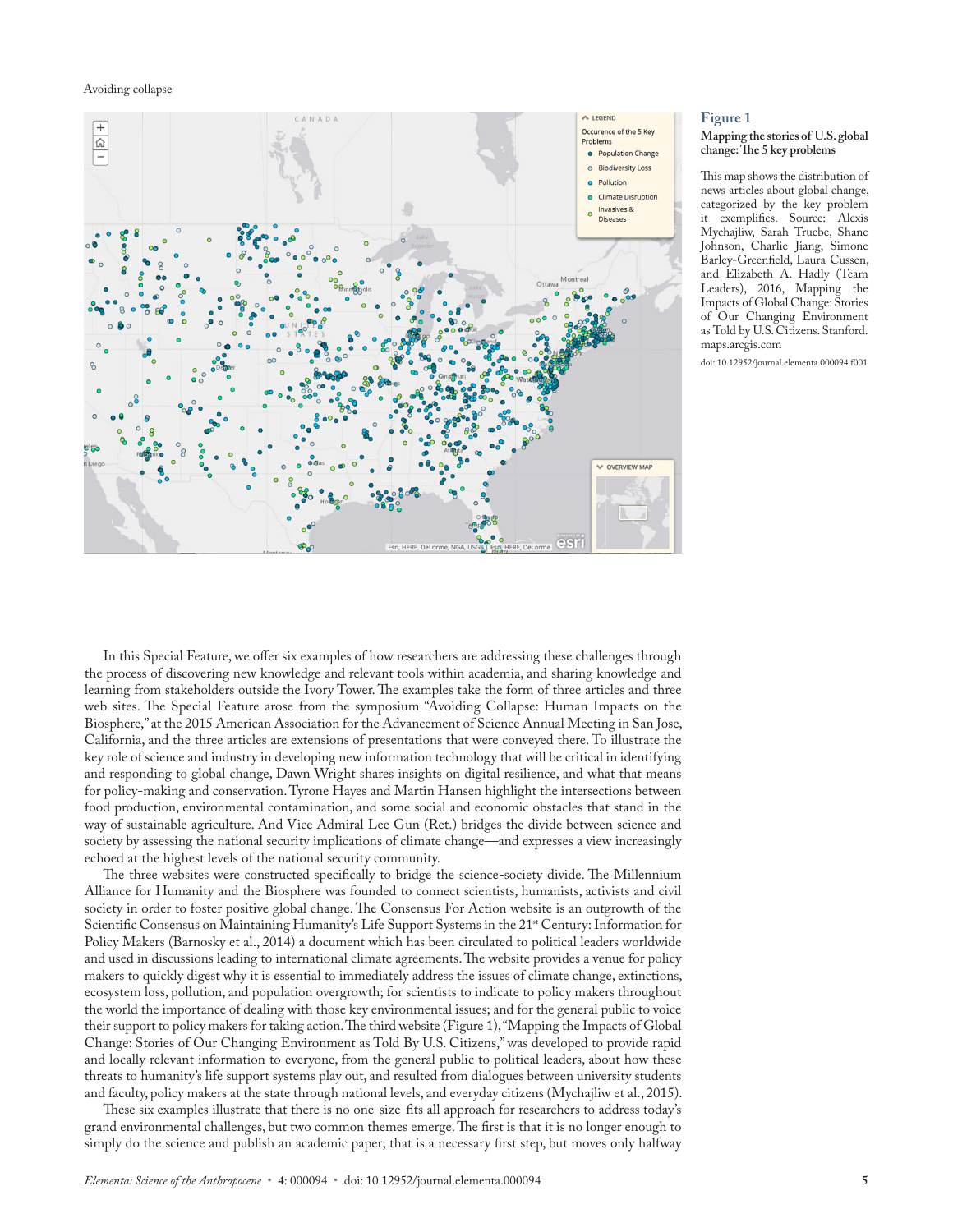towards the goal of guiding the planet towards a future that is sustainable for both human civilization and the biosphere. To implement knowledge that arises from basic research, it is necessary to establish dialogues and collaborations that transcend narrow academic specialties, and bridge between academia, industry, the policy community and society in general. The second theme is that now is the time to rise to these scientific and communication challenges. The trajectories of population overgrowth, climate change, ecosystem loss, extinctions, disease, and environmental contamination have been rapidly accelerating over the past half-century. If not arrested within the next decade, their momentum may prevent us from stopping them short of disaster.

# References

Abdi AM, Seaquist J, Tenenbaum DE, Eklundh L, Ardö J. 2014. The supply and demand of net primary production in the Sahel. *Environ Res Lett* **9**. doi: 10.1088/1748-9326/9/9/094003.

Andrady AL. 2011. Microplastics in the marine environment. *Mar Pollut Bull* **62**(8): 1596–1605.

- Archer D, Eby M, Brovkin V, Ridgwell A, Cao L, et al. 2009. Atmospheric lifetime of fossil fuel carbon dioxide. *Annu Rev Earth Planet Sci* **37**: 117–134.
- Barnes DKA, Galgani F, Thompson RC, Barlaz M. 2009. Accumulation and fragmentation of plastic debris in global environments. *Philos Trans R Soc B* **364**(1526): 1985–1998.
- Barnes DKA, Walters A, Gonçalves L. 2010. Macroplastics at sea around Antarctica. *Mar Environ Res* **70**(2): 250–252.

Barnosky AD. 2008. Megafauna biomass tradeoff as a driver of Quaternary and future extinctions. *P Natl Acad Sci USA* **105**(1): 11543–11548.

- Barnosky AD. 2014. *Dodging Extinction: Power, Food, Money, and the Future of Life on Earth*. Berkeley, California: University of California Press.
- Barnosky AD, Brown JH, Daily GC, Dirzo R, Ehrlich AH, et al. 2014. Introducing the Scientific Consensus on Maintaining Humanity's Life Support Systems in the 21st Century: Information for Policy Makers. *The Anthropocene Review* **1**: 78–109. doi: 10.1177/2053019613516290.
- Barnosky AD, Hadly EA. 2015. *End Game: Tipping Point for Planet Earth?* London: HarperCollins UK.
- Barnosky AD, Hadly EA, Bascompte J, Berlow EL, Brown JH, et al. 2012. Approaching a state-shift in Earth's biosphere. *Nature* **486**: 52–56.
- Barnosky AD, Matzke N, Tomiya S, Wogan GOU, Swartz B, et al. 2011. Has the Earth's sixth mass extinction already arrived? *Nature* **471**: 51–57.
- Barton A, Hales B, Waldbusser GG, Langdon C, Feely RA. 2012. The Pacific oyster, *Crassostrea gigas*, shows negative correlation to naturally elevated carbon dioxide levels: Implications for near-term ocean acidification effects. *Limnol Oceanogr* **57**(3): 698–710.
- Berner RA. 2003. The long-term carbon cycle, fossil fuels and atmospheric composition. *Nature* **426**: 323–326.
- Blois JL, Hadly EA. 2009. Mammalian response to Cenozoic climatic change. *Annu Rev Earth Planet Sci* **37**: 8.1–8.28.
- Brown JH, Burnside WR, Davidson AD, Delong JR, Dunn WC, et al. 2011. Energetic limits to economic growth. *BioScience* **61**(1): 19–26.
- Cardinale BJ, Duffy JE, Gonzalez A, Hooper DU, Perrings C, et al. 2012. Biodiversity loss and its impact on humanity. *Nature* **486**: 59–67.
- Cash DW, Clark WC, Alcock F, Dickson NM, Eckley N, et al. 2003. Knowledge systems for sustainable development. *P Natl Acad Sci* **100**(14): 8086–8091.
- Ceballos G, Ehrlich PR, Barnosky AD, García A, Pringle RM, et al. 2015. Accelerated modern human induced species losses: Entering the Sixth Mass Extinction. *Sci Adv* **1**(5): e1400253. doi: 10.1126/sciadv.1400253.
- Challinor AJ, Watson J, Lobell DB, Howden SM, Smith DR, et al. 2014. A meta-analysis of crop yield under climate change and adaptation. *Nat Clim Change* **4**: 287–291.
- CNA. 2007. National Security and the Threat of Climate Change. Alexandria, Virginia: CNA Corporation. https://www.cna.org/reports/climate.
- CNA. 2014. National Security and the Accelerating Risks of Climate Change (by the CNA Military Advisory Board). Alexandria, Virginia: CNA Corporation. https://www.cna.org/sites/default/files/MAB\_2014.pdf.
- Cole M, Lindeque P, Halsband C, Galloway TS. 2011. Microplastics as contaminants in the marine environment: A review. *Mar Pollut Bull* **62**(12): 2588–2597.
- Daily GC, Söderqvist T, Aniyar S, Arrow K, Dasgupta P, et al. 2000. The value of nature and the nature of value. *Science* **289**: 395–396.
- DePaolo DJ, Cerling TE, Hemming SR, Knoll AH, Richter FM, et al. 2008. *Origin and evolution of Earth: Research questions for a changing planet*. The National Academies Press.
- Diaz RJ, Rosenberg R. 2008. Spreading dead zones and consequences for marine ecosystems. *Science* **321**: 926–929.
- Diffenbaugh NS, Field CB. 2013. Changes in ecologically critical terrestrial climate conditions. *Science* **341**(6145): 486–492.

Dirzo R, Raven PH. 2003. Global state of biodiversity and loss. *Annu Rev Environ Resour* **28**: 137–167. doi: 10.1146/annurev.energy.28.050302.105532.

Ehrlich PR, Ehrlich AH. 2013. Can a collapse of global civilization be avoided? *Proc R Soc B* **280**: doi: 10.1098/rspb.2012.2845. Ehrlich PR, Kareiva PM, Daily GC. 2012. Securing natural capital and expanding equity to rescale civilization. *Nature* **486**: 68–73.

FAO. 2012. The State of Food Insecurity in the World 2012. Rome: Food and Agriculture Organization of the United Nations. FAO. 2015. The state of food insecurity in the world, Meeting the 2015 international hunger targets: taking stock of uneven progress. Rome: Food and Agriculture Organization of the United Nations.

- Fendall LS, Sewell MA. 2009. Contributing to marine pollution by washing your face: Microplastics in facial cleansers. *Mar Pollut Bull* **58**(8): 1225–1228.
- Foley JA. 2011. Can we feed the planet? *Sci Am* November **2011**: 60–65.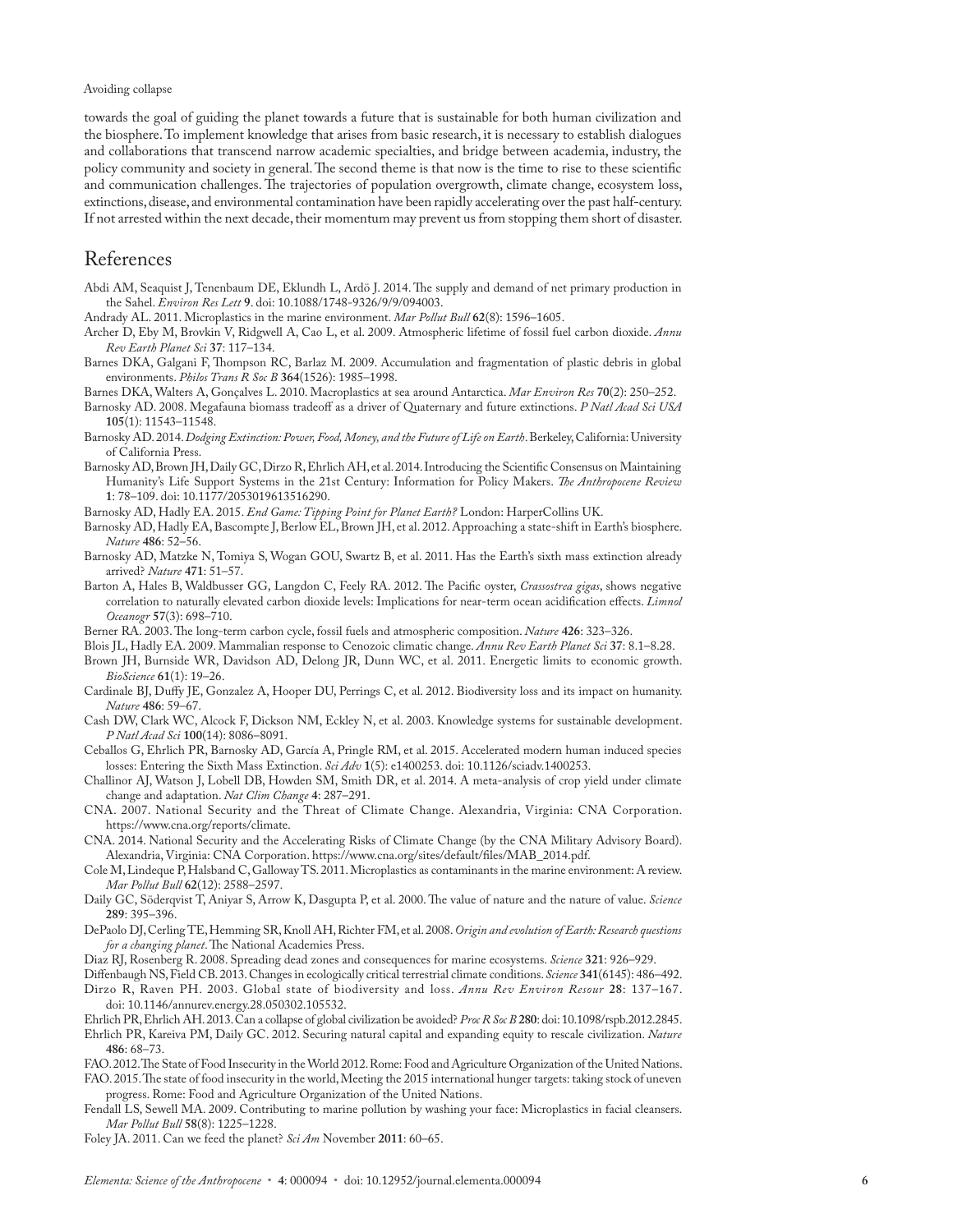- Foley JA, DeFries R, Asner GP, Barford C, Bonan G, et al. 2005. Global consequences of land use. *Science* **309**: 570–574.
- Foley JA, Ramankutty N, Brauman KA, Cassidy ES, Gerber JS, et al. 2011. Solutions for a cultivated planet. *Nature* **478**: 337–342.
- Gazeau F, Gattuso JP, Greaves M, Elderfield H, Peene J, et al. 2011. Effect of carbonate chemistry alteration on the early embryonic development of the Pacific Oyster (*Crassostrea gigas*). *PLoS ONE* **6**(8): e23010. doi: 10.1371/journal.pone.0023010.
- GBO3. 2010. Global Biodiversity Outlook 3. Montréal: Secretariat of the Convention on Biological Diversity.
- GFN. 2013. Global Footprint Network, Advancing the Science of Sustainability. Accessed March 29, 2014.

Gibbons M. 1999. Sciences new social contract with society. *Nature* **402**: 11–17.

- Gower R, Pearce C, Raworth K. 2012. Left behind by the G20? How inequality and environmental degradation threaten to exclude poor people from the benefits of economic growth. *Oxfam Briefing Paper 157(19 January 2012): 1–46* .
- Grosso SD, Parton W, Stohlgren T, Zheng D, Bachelet D, et al. 2008. Global potential net primary production predicted from vegetation class, precipitation, and temperature. *Ecology* **89**: 2117–2126.
- Haberl H, Erb K-H, Krausmann F, Gaube V, Bondeau A, et al. 2007. Quantifying and mapping the human appropriation of net primary production in Earth's terrestrial ecosystems. *P Natl Acad Sci* **104**: 12942–12947.
- Hayes T, Haston K, Tsui M, Hoang A, Haeffele C, et al. 2003. Atrazine-Induced Hermaphroditism at 0.1 ppb in American Leopard Frogs (*Rana pipiens*): Laboratory and Field Evidence. *Environ Health Perspect* **111**(4): 568–575.
- Hoekstra JM, Molnar JL, Jennings M, Revenga C, Spaulding MD, et al. 2010. *The Atlas of Global Conservation*. Berkeley: University of California Press.
- Hooke RL, Martín-Duque JF, Pedraza J. 2012. Land transformation by humans: A review. *GSA Today* **22**(12): 1–10. doi: 10.1130/GSAT151A.1.
- IPCC. 2007. *Intergovernmental Panel on Climate Change: Fourth Assessment Report (AR4)*. http://www.ipcc.ch/publications\_ and\_data/ar4/syr/en/contents.html.
- IPCC. 2013. Summary for Policymakers, in, *Climate Change 2013: The Physical Science Basis Contribution of Working Group I to the Fifth Assessment Report of the Intergovernmental Panel on Climate Change*. Cambridge, United Kingdom and New York, NY, USA: Cambridge University Press. http://www.climatechange2013.org/images/report/WG1AR5\_SPM\_FINAL.pdf.
- IPCC. 2014. Summary for Policymakers, in, *Climate Change 2014, Mitigation of Climate Change Contribution of Working Group III to the Fifth Assessment Report of the Intergovernmental Panel on Climate Change* Cambridge, United Kingdom and New York, NY, USA: Cambridge University Press. http://report.mitigation2014.org/spm/ipcc\_wg3\_ar5\_summaryfor-policymakers\_approved.pdf.
- IPCC-SREX. 2012. Special Report of the Intergovernmental Panel on Climate Change, in, Field CB, Barros V, Stocker TF, Dahe Q, Dokken DJ et al. eds., *Managing the Risks of Extreme Events and Disasters to Advance Climate Change Adaptation*. New York: Cambridge University Press: 1–594.
- Jackson JBC. 2008. Ecological extinction and evolution in the brave new ocean. *P Natl Acad Sci* **105**(Supplement 1): 11458–11465.
- Jackson JBC, Kirby MX, Berger WH, Bjorndal KA, Botsford LW, et al. 2001. Historical overfishing and the recent collapse of coastal ecosystems. *Science* **293**: 629–638.
- Klenk NL, Meehan K, Pine SL, Mendez F, Lima PT, et al. 2015. Stakeholders in climate science: Beyond lip service? *Science* **350**(6262): 743–744.
- Leach M, Raworth K, Röckstrom J. 2013. Between social and planetary boundaries: Navigating pathways in the safe and just space for humanity. *World Social Science Report 2013: Changing Global Environments. UNESCO*: 84–90.
- Lim SS, Vos T, Flaxman AD, Danaei G, Shibuya K, et al. 2012. A comparative risk assessment of burden of disease and injury attributable to 67 risk factors and risk factor clusters in 21 regions, 1990–2010: A systematic analysis for the Global Burden of Disease Study 2010. *Lancet* **380**: 2224–2260.
- Liu W, Huang X, Lin J, He M. 2012. Seawater acidification and elevated temperature affect gene expression patterns of the pearl oyster *Pinctada fucata*. *PLoS ONE* **7**(3): e33679. doi: 10.1371/journal.pone.0033679.
- Lobell DB, Burke MB, Tebaldi C, Mastrandrea MD, Falcon WP, et al. 2008. Prioritizing climate change adaptation needs for food security in 2030. *Science* **319**: 607–610.
- McCauley DJ, Pinsky ML, Palumbi SR, Estes JA, Joyce FH, et al. 2015. Marine defaunation: Animal loss in the global ocean. *Science* **347**(6219): 247–214.
- Miller AW, Reynolds AC, Sobrino C, Riedel GF. 2009. Shellfish face uncertain future in high  $CO<sub>2</sub>$  world: Influence of acidification on oyster larvae calcification and growth in estuaries. *PLoS ONE* **4**(5): e5661. doi: 10.1371/journal.pone.0005661.
- Moore FC, Lobell DB. 2014. Adaptation potential of European agriculture in response to climate change. *Nat Clim Change* **4**: 610–614.
- Mychajliw AM, Kemp ME, Hadly EA. 2015. Using the Anthropocene as a teaching, communication and community engagement opportunity. *The Anthropocene Review* **2**(3): 267–278.
- Newbold RR, Padilla-Banks E, Jefferson WN. 2009. Environmental estrogens and obesity. *Mol Cell Endocrinol* **304**: 84–89. Ng KL, Obbard JP. 2006. Prevalence of microplastics in Singapore's coastal marine environment. *Mar Pollut Bull* **52**(7): 761–767.
- PAS and PASS. 2014. Sustainable Humanity, Sustainable Nature, Our Responsibility. *Proceedings of the Joint Workshop Extra Series 41*: http://www.casinapioiv.va/content/accademia/en/publications/extraseries/sustainable.html.
- Pimm SL, Abell CNJ, Brooks TM, Gittleman JL, Joppa LN, et al. 2014. The biodiversity of species and their rates of extinction, distribution, and protection. *Science* **344**: doi: 10.1126/science.1246752.
- Pimm SL, Raven P, Peterson A, Sekercioglu ÇH, Ehrlich PR. 2006. Human impacts on the rates of recent, present, and future bird extinctions. *P Natl Acad Sci USA* **103**(29): 10941–10946.
- PRB. 2015. World Population Data Sheet 2014. *Population Reference Bureau*. http://www.prb.org/Publications/ Datasheets/2014/2014-world-population-data-sheet.aspx. Accessed 14 June 2015.
- Qiu J. 2013. Tough talk over mercury treaty. *Nature* **493**: 144–145.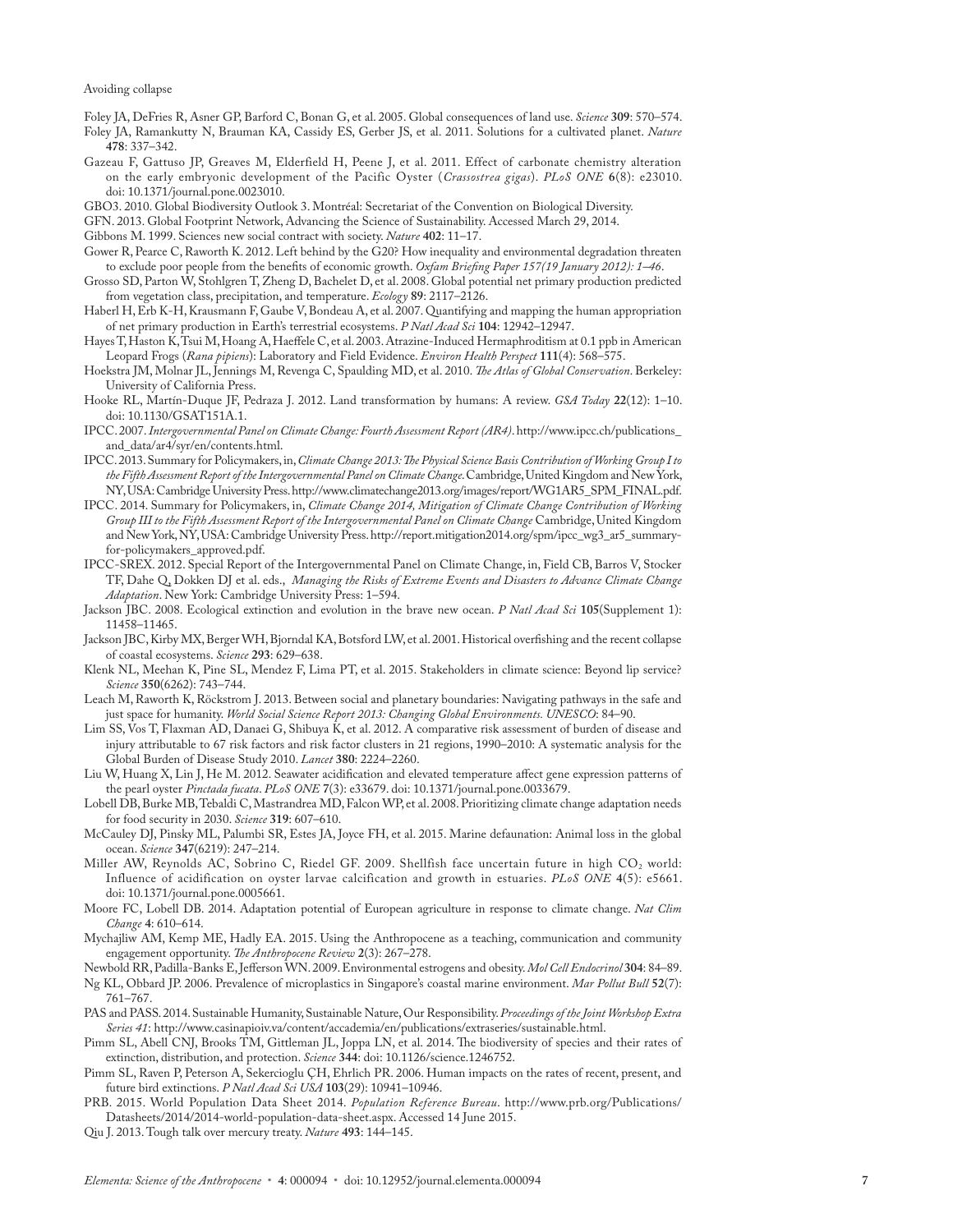Quammen D. 2012. *Spillover: Animal Infections and the Next Human Pandemic*. New York: W.W. Norton & Company.

- Ramanathan V, Allison J, Auffhammer M, Auston D, Barnosky AD, et al. 2015. Executive Summary of the Report, Bending the Curve: 10 scalable solutions for carbon neutrality and climate stability. Oakland, CA: University of California Office of the President.
- Raworth K. 2012. A safe and just space for humanity. *Oxfam Discussion Paper February 2012: 1–26*.
- Ray DK, Mueller ND, West PC, Foley JA. 2013. Yield Trends Are Insufficient to Double Global Crop Production by 2050. *PLoS ONE* **8**(6): e66428. doi: 10.1371/journal.pone.0066428.
- Rockström J, Steffen W, Noone K, Persson Å, Stuart Chapin F III, et al. 2009. A safe operating space for humanity. *Nature* **461**: 472–475.

Running SW. 2012. A measurable planetary boundary for the biosphere. *Science* **337**: 1458–1459.

Ryan PG, Moore CJ, Franeker JAV, Moloney CL. 2009. Monitoring the abundance of plastic debris in the marine environment. *Philos Trans R Soc B* **364**(1526): 1999–2012.

Shah A. 2011. Health issues. *Global Issues*. http://www.globalissues.org/issue/587/health-issues.

- Shah A. 2013. Poverty facts and stats. Global Issues. http://www.globalissues.org/article/26/poverty-facts-and-stats.
- Sherwood SC, Huber M. 2010. An adaptability limit to climate change due to heat stress. *P Natl Acad Sci* **107**: 9552–9555. Smil V. 2011. Harvesting the Biosphere: The Human Impact. *Popul Dev Rev* **37**(4): 613–636.
- Smith WK, Zhao M, Running SW. 2012. Global bioenergy capacity as constrained by observed biospheric productivity rates. *Bioscience* **62**: 911–922.

Staff BI. 2012. *The World's Worst Pollution Problems 2012*. New York: Blacksmith Institute.

- Steffen W, Persson Å, Deutsch L, Zalasiewicz J, Williams M, et al. 2011. The Anthropocene: From global change to planetary stewardship. *AMBIO: A Journal of the Human Environment* **40**(7): 739–761.
- Steinbruner JD, Stern PC, Husbands JL, eds. 2012. *Climate and Social Stress: Implications for Security Analysis*. Washington, D.C.: National Academies Press.
- Tercek MR, Adams JS. 2013. *Nature's Fortune: How Business and Society Thrive by Investing in Nature*. New York: Basic Books. Trnka M, Rötter RP, Ruiz-Ramos M, Kersebaum KC, Olesen JE, et al. 2014. Adverse weather conditions for European

wheat production will become more frequent with climate change. *Nat Clim Change* **4**: 637–643.

Tyrrell T. 2011. Anthropogenic modification of the oceans. *Philos Trans R Soc A* **369**(1938): 887–908.

Under2MOU. 2015. Subnational Global Climate Leadership Memorandum of Understanding. *Under 2 MOU*. http://under2mou.org/.

- UNDESA. 2013a. World Population Prospects: The 2012 Revision, Volume I: Comprehensive Tables. New York: United Nations, Department of Economic and Social Affairs, Population Division.
- UNDESA. 2013b. World Population Prospects: The 2012 Revision, Volume II, Demographic Profiles. New York: United Nations, Department of Economic and Social Affairs, Population Division.

Urban MC. 2015. Accelerating extinction risk from climate change. *Science* **348**(6234): 571–573.

- Vatican. 2015. Encyclical Letter Laudato Si of the Holy Father Francis on Care for Our Common Home. Vatican City, Rome: The Vatican.
- Vitousek PM, Ehrlich PR, Ehrlich AH, Matson PA. 1986. Human appropriation of the products of photosynthesis. *BioScience* **36**: 368–373.
- Vitousek PM, Mooney HA, Lubchenco J, Melillo JM. 1997. Human domination of Earth's ecosystems. *Science* **277**: 494–499.
- WBSCD. 2013a. From Vision 2050 to Action 2020. *World Business Council for Sustainable Development*. http://www.wbcsd.org/action2020.aspx.

WBSCD. 2013b. Vision 2050. *World Business Council for Sustainable Development*. http://www.wbcsd.org/vision2050.aspx. West PC, Gerber JS, Engstrom PM, Mueller ND, Brauman KA, et al. 2014. Leverage points for improving global food

- security and the environment. *Science* **345**: 325–328. White JWC, Alley RB, Archer DE, Barnosky AD, Foley J, et al. 2013. Abrupt Impacts of Climate Change, Anticipating Surprises. Washington, D.C.: National Academies Press.
- WHO. 2011. Tackling the global clean air challenge. World Health Organization Media Center: http://www.who.int/ mediacentre/news/releases/2011/air\_pollution\_20110926/en/index.html.
- WHO. 2013. Millennium Development Goals (MDGs), Health Topics, MDG 1: Eradicate extreme poverty and hunger. *Millennium Development Goals*. http://www.who.int/topics/millennium\_development\_goals/hunger/en/index.html.
- WWF. 2012. Living Planet Report 2012: Biodiversity, biocapacity, and better choices. Gland, Switzerland: World Wildlife Fund International. http://awsassets.panda.org/downloads/1\_lpr\_2012\_online\_full\_size\_single\_pages\_final\_120516.pdf.

WWF, ZSL, GFN, WFN. 2014. Living Planet Report 2014: Species and Spaces, People and Places. Gland, Switzerland: WWF. http://cdn1.footprintnetwork.org/Living\_Planet\_Report\_2014.pdf.

Young HS, Dirzo R, Helgen KM, McCauley DJ, Billeter SA, et al. 2014. Declines in large wildlife increase landscape-level prevalence of rodent-borne disease in Africa. *P Natl Acad Sci USA* **111**(19): 7036–7041.

Zarfl C, Fleet D, Fries E. 2011. Microplastics in oceans. *Mar Pollut Bull* **62**(8): 1589–1591.

Zarfl C, Matthies M. 2010. Are marine plastic particles transport vectors for organic pollutants to the Arctic? *Mar Pollut Bull* **60**(10): 1810–1814.

#### **Contributions**

- Substantial contributions to conception and design: ADB, EAH, PRE
- Acquisition of data: ADB, EAH, PRE
- Analysis and interpretation of data: ADB, EAH, PRE
- Drafting the article or revising it critically for important intellectual content: ADB, EAH, PRE
- Final approval of the version to be published: ADB, EAH, PRE